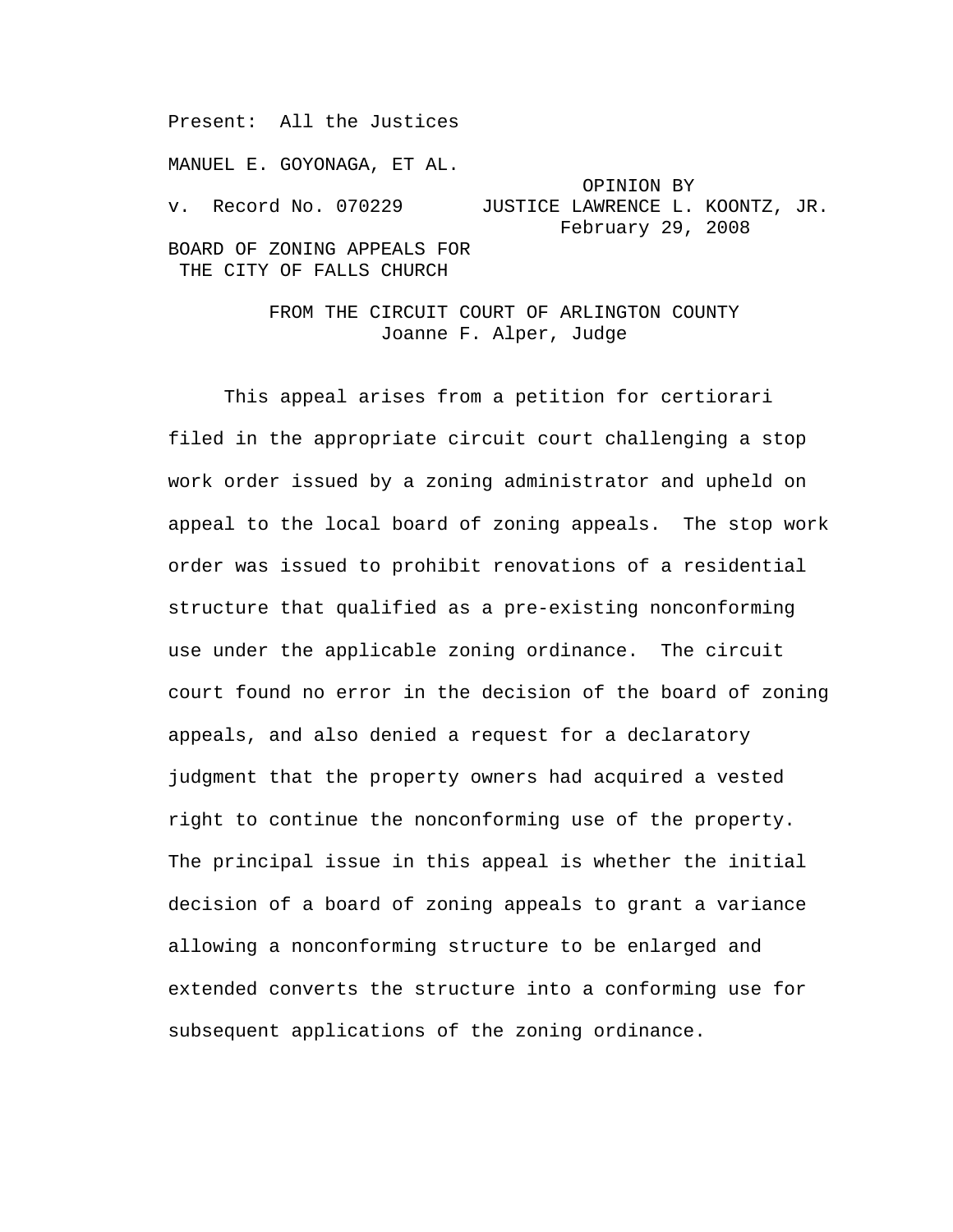## BACKGROUND

Manuel E. Goyonaga and his wife, Lourdes Calatayud-Levy, (collectively, "the Goyonagas") own a residential home in the City of Falls Church. The home is located in an R-1B zone as defined by that city's zoning ordinance. The lot on which the home was constructed was created by a 1928 subdivision pre-dating the current zoning ordinance. The lot now would be treated as a substandard lot because it lacks sufficient width and its total area is less than is permitted to qualify as a buildable lot in an R-[1](#page-1-0)B zone.<sup>1</sup> Falls Church City Code  $\S$  38-17(e)(1). Moreover, the home itself does not conform to the minimum side yard setback of 10 feet required by the ordinance for a structure in an R-1B zone because the side yards are approximately 8 feet and 8.4 feet from the side lot lines. Falls Church City Code  $\S$  38-17(e)(3). Thus, it is not disputed that both the lot and the home became pre-existing nonconforming uses when the current ordinance went into effect. Falls Church City Code § 38-6(b).

 $\overline{\phantom{0}}$ 

<span id="page-1-0"></span> $^1$  Under Falls Church City Code § 38-28(b)(2), a preexisting substandard lot in an R-1B zone may be used for construction of a single-family residential home provided that certain criteria are met. Although reference to this provision of the city code was made during oral argument of this appeal, the Goyonagas do not assert its application as a basis for challenging the stop work order.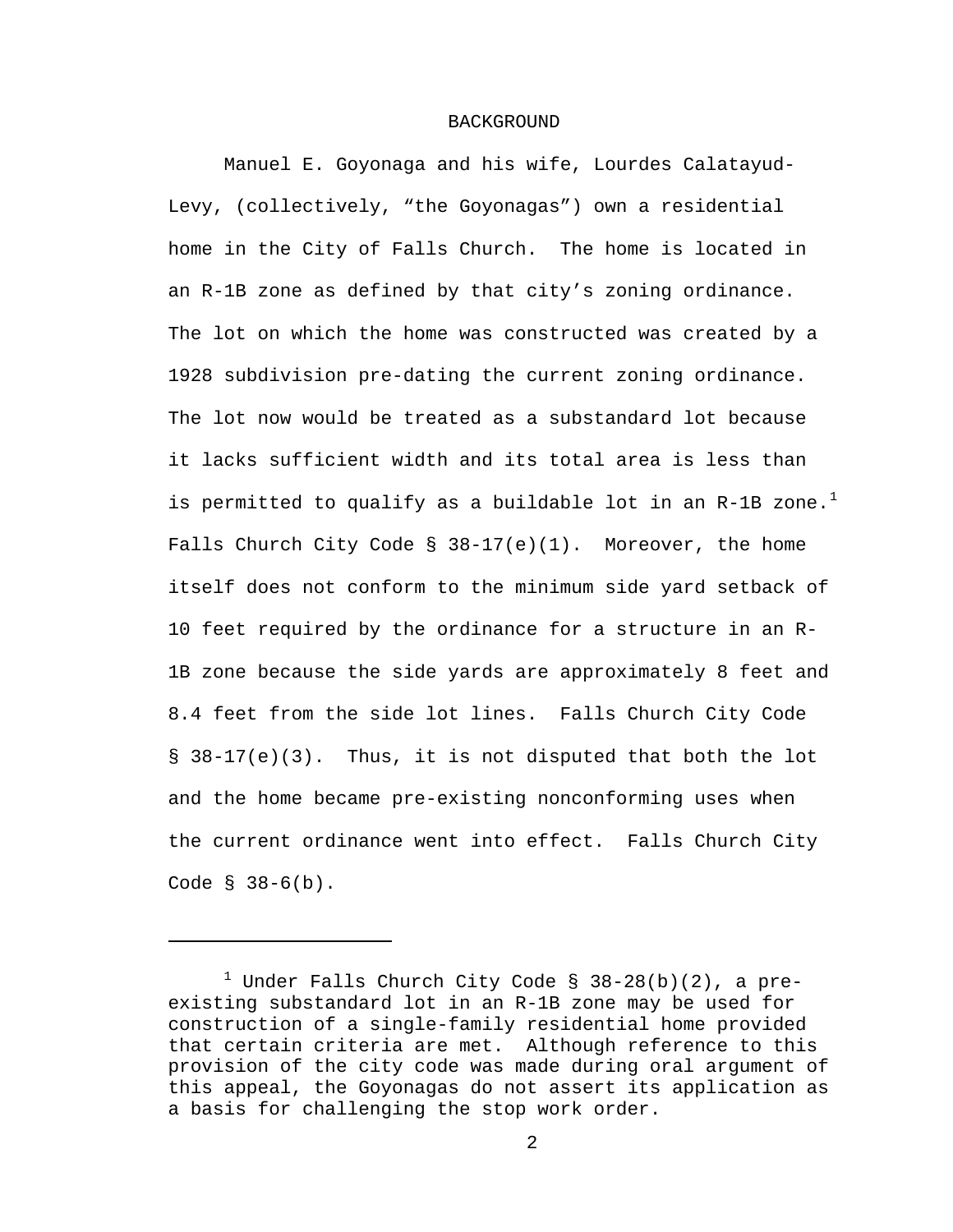As pre-existing nonconforming uses, the lot and home were subject to certain restrictions on changes to the use of the lot or alteration of the structure under the zoning ordinance. Relevant to the issues raised in this appeal, the Falls Church City Code provides that a "structural addition" to a nonconforming structure is permissible in certain cases provided that "[n]o portion of the addition would be closer to a front or side lot line than the existing structure." Falls Church City Code § 38-6(c)(3). The zoning administrator is authorized under this subsection of the ordinance to approve an application for such an addition or to "deny such application and refer the application to the board of zoning appeals for consideration of a variance." Id.

The ordinance further provides that

[i]f any building in or on which a nonconforming use is maintained is . . . removed or demolished . . . or damaged by . . . any means whatever to an extent equal to seventy-five (75) percent of its assessed value for the year . . . the right of such nonconforming use to continue shall cease at the time of such . . . removal . . . and no further use shall be made of the property except as permitted in the district in which it is located.

Falls Church City Code §  $38-6(c)(2)$ . Unlike subsection  $(c)(3)$ , however, the zoning administrator is not authorized to grant an exemption from the provisions of subsection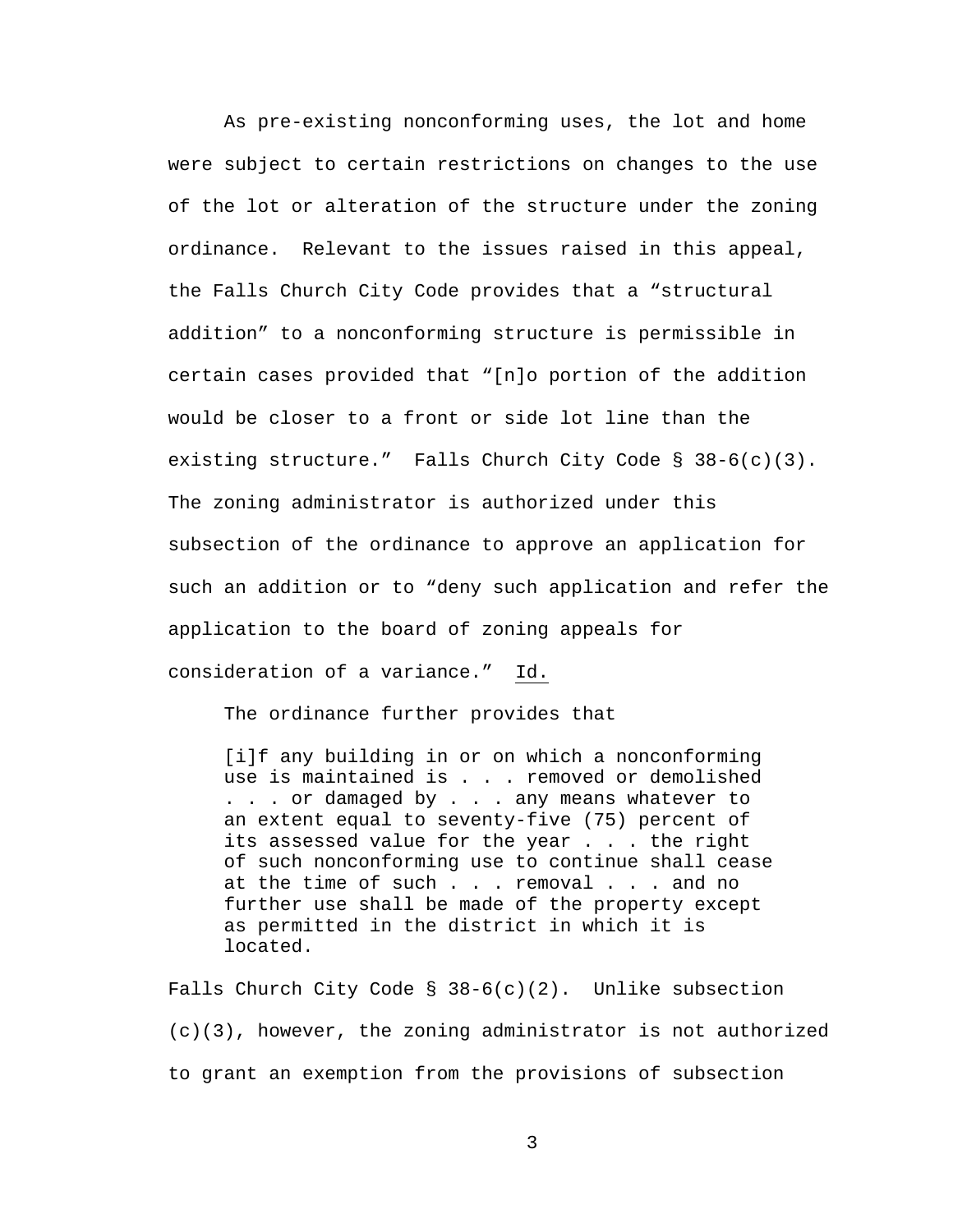$(c)(2)$ . Any such exemption must be obtained in the form of a variance granted by the board of zoning appeals under Falls Church City Code § 38-10(f).

In 2004, the Goyonagas applied to the Board of Zoning Appeals for the City of Falls Church ("BZA") for a variance to enlarge and extend their home by adding a second story to the existing structure and an addition at the rear of the structure. The application represented that the proposed renovations and addition would remain within the existing, nonconforming side yard setbacks of the original home. No representation was made in this application that the renovations would require complete demolition of the front and side exterior walls of the home. On October 21, 2004, the BZA approved the application for a variance to permit the enlargement and extension as specified in the application.

Following approval of the variance, the Goyonagas submitted building plans to the city's zoning administrator and building and planning office. The zoning administrator found that the proposed depth of the addition to the rear of the home would have increased the structure's total coverage of the lot beyond what was permitted in an R1-B zone and required the Goyonagas to shorten the addition by 4 feet. Similarly, building officials required certain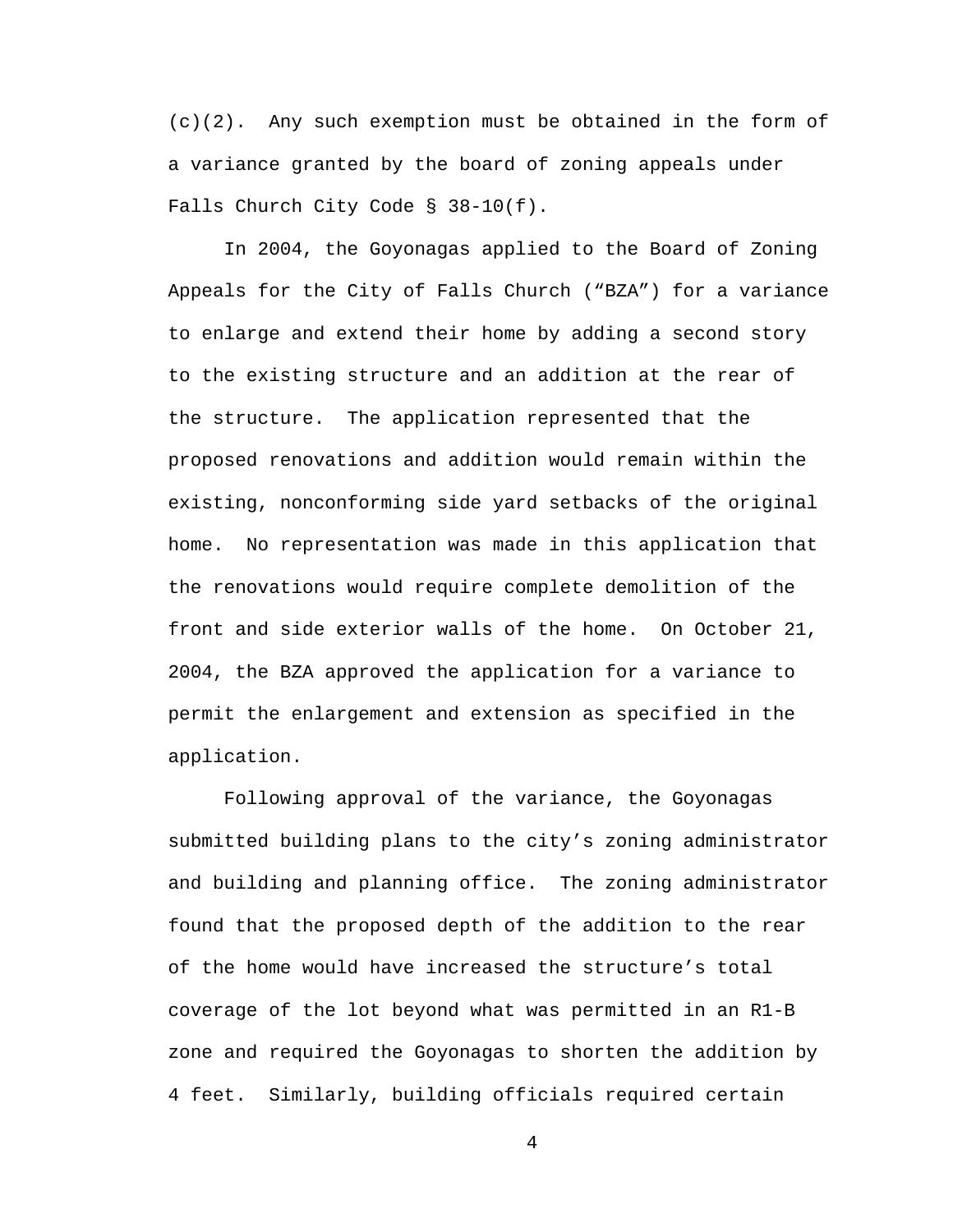modifications to the plans to be made, including a requirement that the portion of the existing walls that would not be demolished be reinforced to comply with current building codes and to support the proposed second story addition. Once these changes were made, the plans were approved by both the zoning and building officials, and a building permit was issued.

Construction commenced with the demolition of the portions of the original structure that were to be removed, including the roof, the back wall, and a portion of the side walls. It is not disputed that the portion of the original structure remaining following this initial demolition exceeded 25% of the structure as measured by its assessed value. Accordingly, at this point in the reconstruction, the requirements of Falls Church City Code § 38-6(c)(2) had not been violated.

The Goyonagas did not hire a general contractor, but oversaw the renovations themselves, employing individual contractors to perform the majority of the work. In this manner, the Goyonagas assumed the ultimate responsibility to assure compliance with the zoning and building codes as the work progressed. During the course of the demolition work, a building inspector determined that the structural integrity of the portion of the exterior walls that was to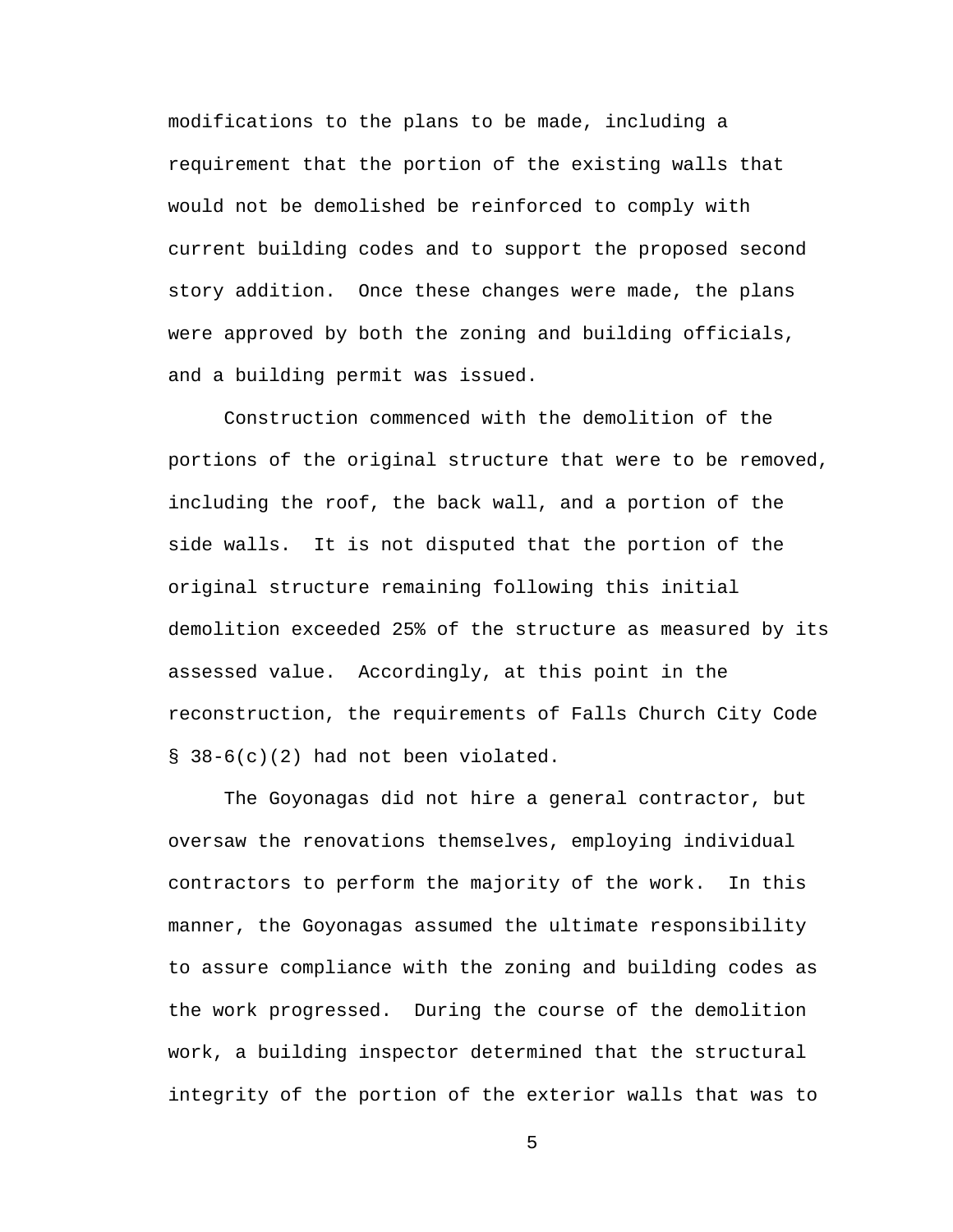have been retained was inadequate to support the proposed new construction.<sup>[2](#page-5-0)</sup> The building inspector required additional demolition of the exterior walls, which would require more than 75% of the original structure to be removed. The Goyonagas directed a contractor to go forward with the additional demolition without contacting the zoning office to determine whether a further variance would be needed. As a result of the additional demolition, as the circuit court would subsequently find, "the original house [was] demolished[,] except for portions of the foundation." Following the demolition, work commenced with the construction of new exterior cinderblock walls along the same perimeter of the former structure.

On March 10, 2006, the zoning administrator conducted a site visit and determined that as "the original structure has been totally demolished . . . the work done to date is clearly outside the scope of work on the approved building permit and conflicts with Section 38-6 of the City Code

i<br>Li

<span id="page-5-0"></span> $2$  The parties dispute whether the cause of the structural instability arose from latent defects in the original construction or was the result of improper demolition operations. Although the BZA contends that the circuit court resolved this issue in the BZA's favor, the record is not clear on that point. However, as will become apparent, it is not necessary for us to resolve this dispute, as it is not germane to the issues on appeal.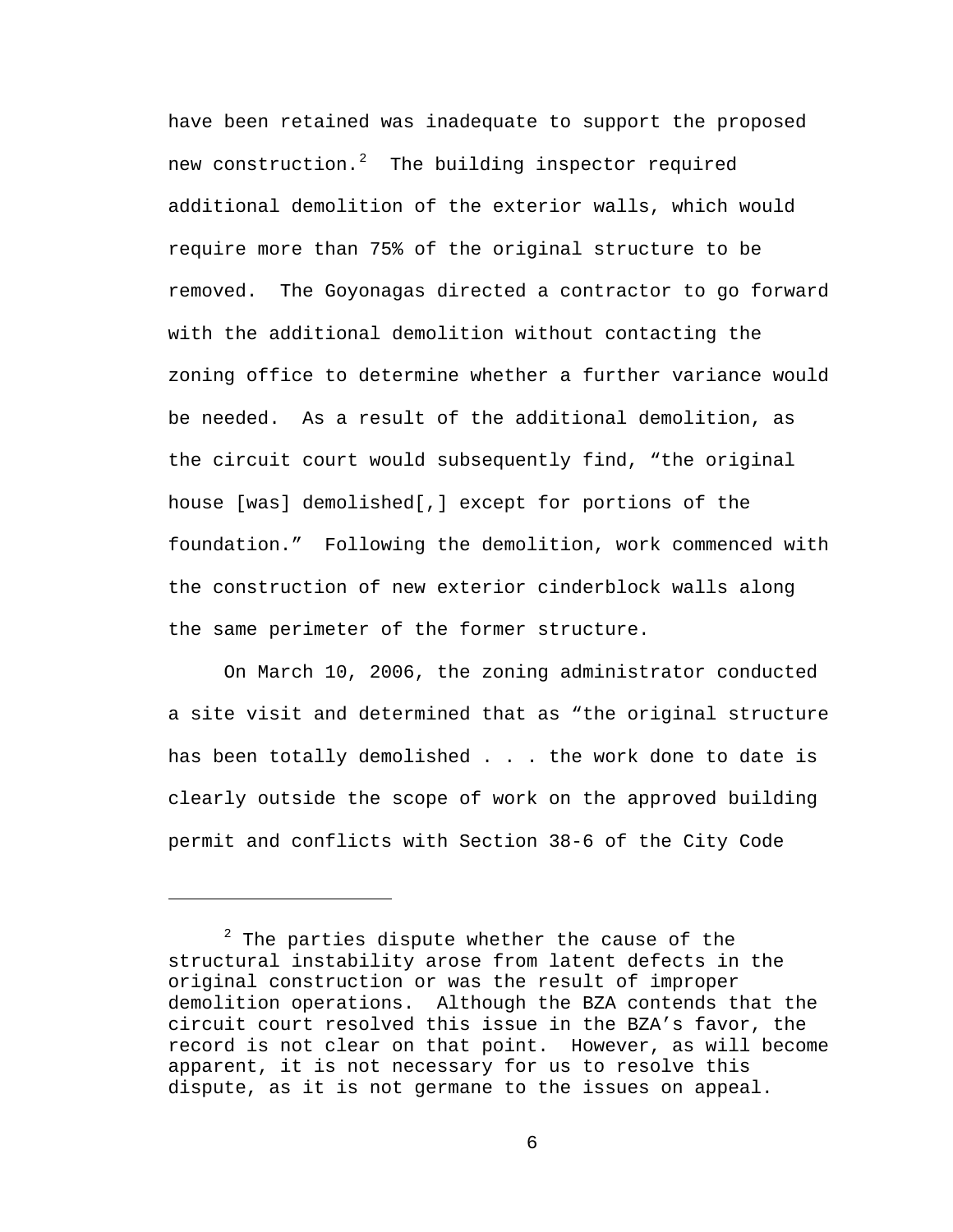regarding replacement of nonconforming structures." On March 20, 2006, the zoning administrator issued a stop work order, and directed that the new construction was to be removed and that any new structure subsequently built would be required to comply with the setback and lot coverage requirements for new construction in an R-1B zone.

On April 10, 2006, the Goyonagas filed an appeal of the stop work order with the BZA. In their initial communication to the zoning administrator challenging the stop work order, the Goyonagas maintained that because the new construction would remain within the original footprint of the former home, the addition complied with the October 21, 2004 variance. The Goyonagas contended that "[b]y its conformance with the setback variances granted by the Board of Zoning Appeals, the subject building is no longer nonconforming and meets all setback requirements." (Emphasis added.)

The BZA conducted a hearing on the Goyonagas' appeal of the stop work order on May 4, 2006. At the hearing, the Goyonagas' counsel reiterated the position that the reconstruction would "put the [exterior] walls back in the same place" that the variance had already permitted and, thus, he contended that a home built within those limits should be treated as a conforming use of the property for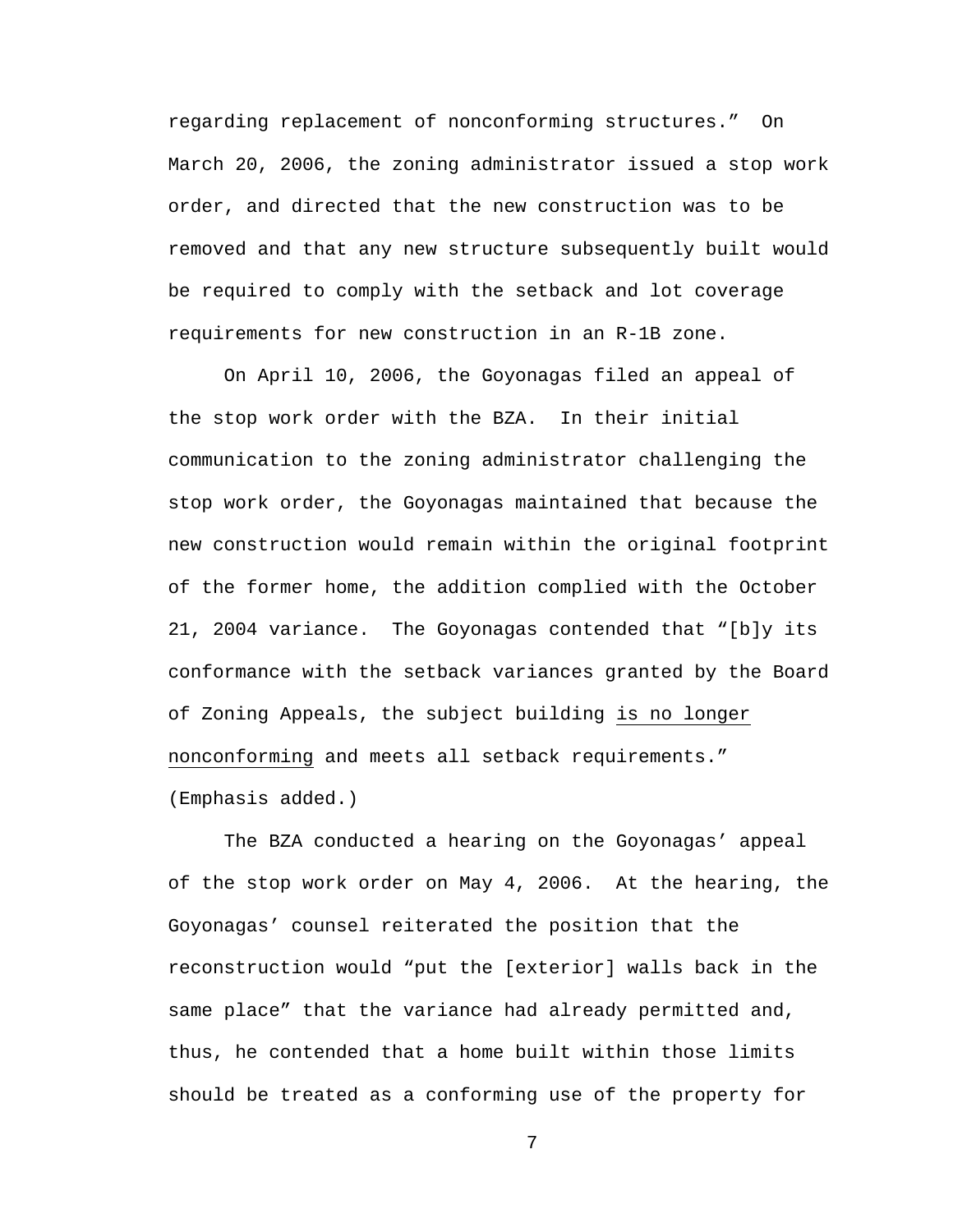all purposes under the zoning ordinance. In denying the Goyonagas' appeal, the BZA made an express finding that "the structure was, in fact, demolished." On May 8, 2006, the zoning administrator advised the Goyonagas of the BZA's decision, and the stop work order remained in effect.

The Goyonagas filed a petition for writ of certiorari and declaratory relief in the Circuit Court of Arlington County, pursuant to Code § 15.2-2314, seeking review of the BZA's decision to deny their appeal of the stop work order. Specifically, the Goyonagas contended that the BZA had erred in determining "that the property constituted a nonconforming use[,] . . . that the removal and replacement of existing walls, in accordance with instructions by the City building inspector, nullified the variance previously granted by the BZA[, and in] its determination that the building was totally demolished" for purposes of applying Falls Church City Code  $\S$  38-6(c)(2). The Goyonagas also sought a declaratory judgment that they had acquired a vested right to construct a home in accord with and as a result of the building plans being approved by the city zoning and building officials. They contended that such a vested right accrued without regard to whether the home was a renovation of an existing structure or new construction.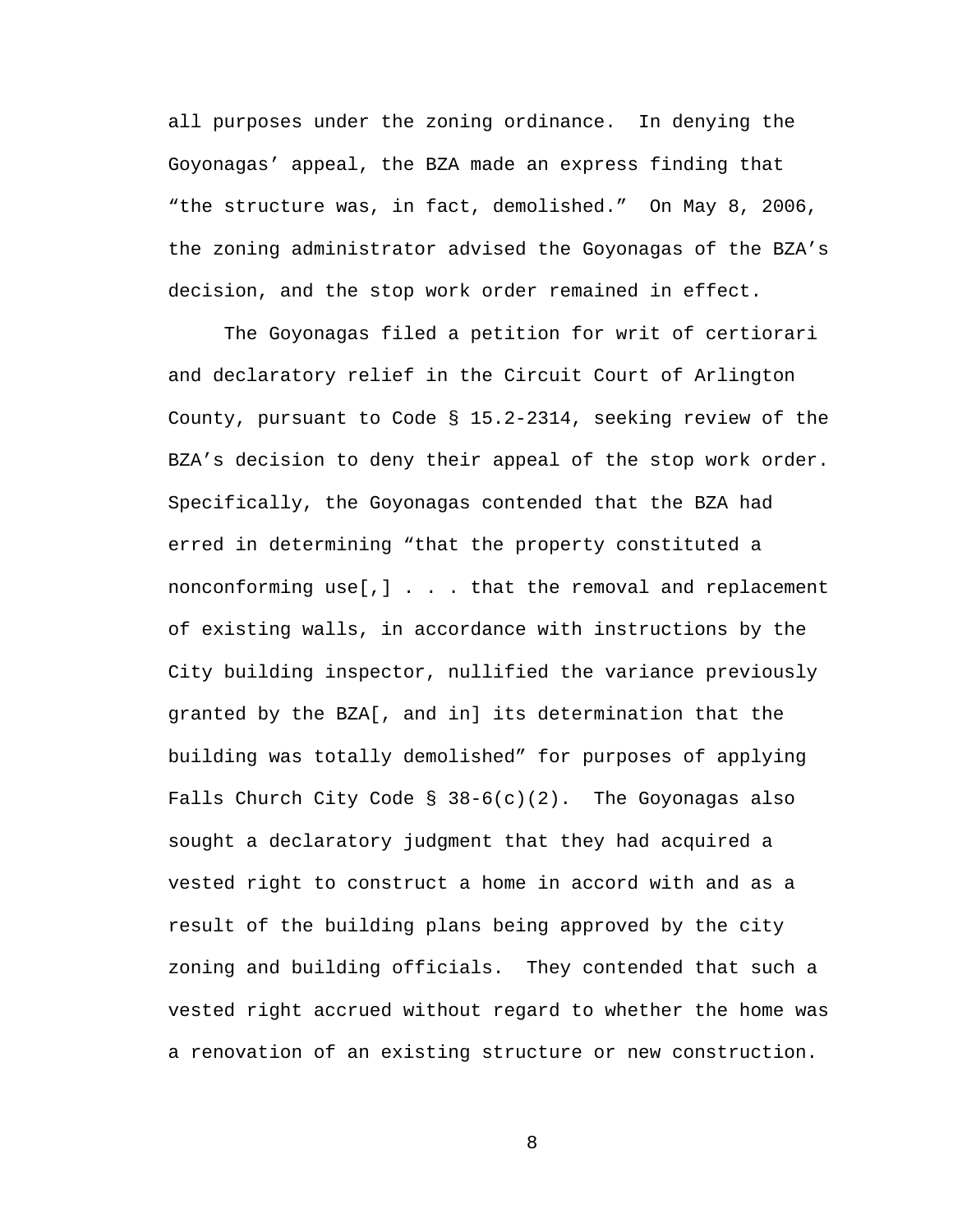The circuit court issued a writ of certiorari to the BZA. In its return and subsequent answer to the Goyonagas' petition, the BZA denied that its findings were not supported by the record or that its decision to deny the appeal of the stop work order was arbitrary, capricious, or otherwise contrary to law. The BZA also denied that the Goyonagas had acquired a vested right to construct a new home in accord with the building plans. The BZA requested that the petition be dismissed.

On August 2, 2006, the circuit court conducted a hearing on the Goyonagas' challenge to the decision of the BZA upholding the stop work order and their request for declaratory relief. Evidence in accord with the aboverecited facts was received through the testimony of Mr. Goyonaga, a subcontractor and one of his employees, the zoning administrator, and a building inspector. At the conclusion of the hearing, the circuit court stated that it had not heard "any evidence that the factual determinations of the BZA were incorrect or improper." Thus, the court ruled that the BZA had properly determined that when the "original house was demolished, as is defined in the code and in common understanding, [the Goyonagas] lost the right to the nonconforming use on this particular piece of property." The court further opined that the actions of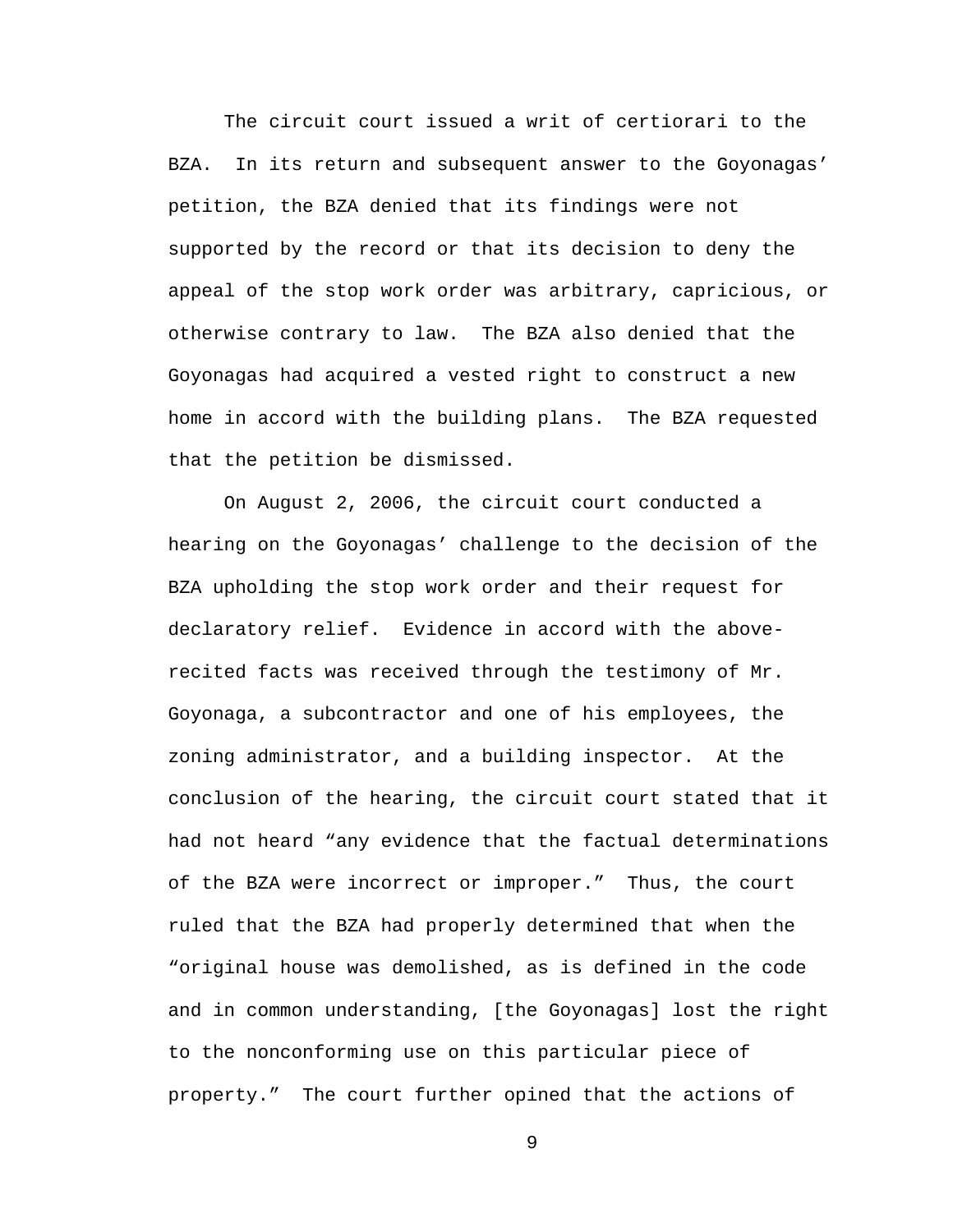the zoning inspector and the building officials in approving the building plans did not give the Goyonagas a vested right to construct a nonconforming home on their lot. Accordingly, the court ruled that the decision of the BZA would be affirmed.

Before the circuit court entered the final order, the Goyonagas filed a motion for reconsideration, reiterating and expanding upon their position that under Code §§ 15.2- 2307 and 15.2-2311 they had acquired a vested right to construct the home in accord with the building plans as approved by the zoning administrator and the building officials. They also reiterated their contention that "[t]he setback requirements for [the Goyonagas'] property were established by the [October 21, 2004] variance  $\ldots$ . Thus, the [Goyonagas'] structure was no longer a nonconforming use."

On October 30, 2006, the circuit court conducted a hearing on the motion for reconsideration and denied the motion. In a final order entered the same day, the court affirmed the decision of the BZA upholding the zoning administrator's stop work order. We awarded the Goyonagas this appeal.

## DISCUSSION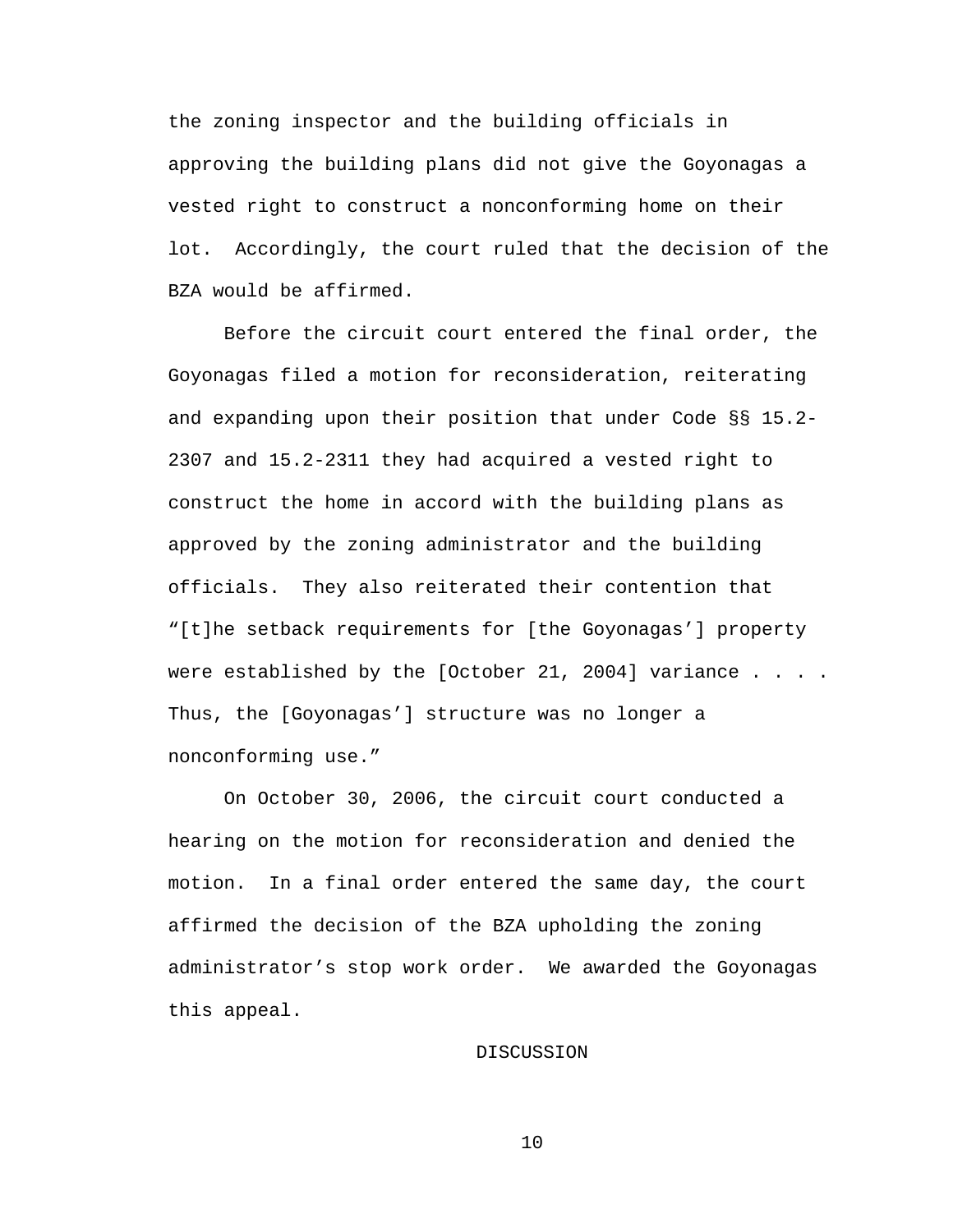The standard of review applicable in this case is well established. "The decision of a board of zoning appeals is presumed to be correct on appeal to a circuit court; the appealing party bears the burden of showing that the board applied erroneous principles of law or that its decision was plainly wrong and in violation of the purpose and intent of the zoning ordinance." $3$  City of Suffolk v. Board of Zoning Appeals, 266 Va. 137, 142, 580 S.E.2d 796, 798 (2003). "A circuit court decision affirming a board of zoning appeals determination is also accorded this presumption of correctness on appeal to this Court." Id. at 142-43, 580 S.E.2d at 798; see also Cherrystone Inlet, LLC v. Board of Zoning Appeals, 271 Va. 670, 675, 628 S.E.2d 324, 236 (2006).

The Goyonagas first assert that the circuit court erred in affirming the decision of the BZA because the

i<br>Li

<span id="page-10-0"></span> $3$  As of July 1, 2006, the provisions of Code § 15.2-2314 state that on a petition for certiorari to a circuit court, while "the findings and conclusions of the board of zoning appeals on questions of fact shall be presumed to be correct . . . [t]he court shall hear any arguments on questions of law de novo." 2006 Acts ch. 446. Because the petition for certiorari in this case was filed before the effective date of the amendment of Code § 15.2-2314, the circuit court would have applied the former version of the statute, and we will review the circuit court's judgment in light of this procedural posture of the case. See Adams Outdoor Advertising, L.P. v. Board of Zoning Appeals, 274 Va. 189, 195 n.3, 645 S.E.2d 271, 274 n.3 (2007).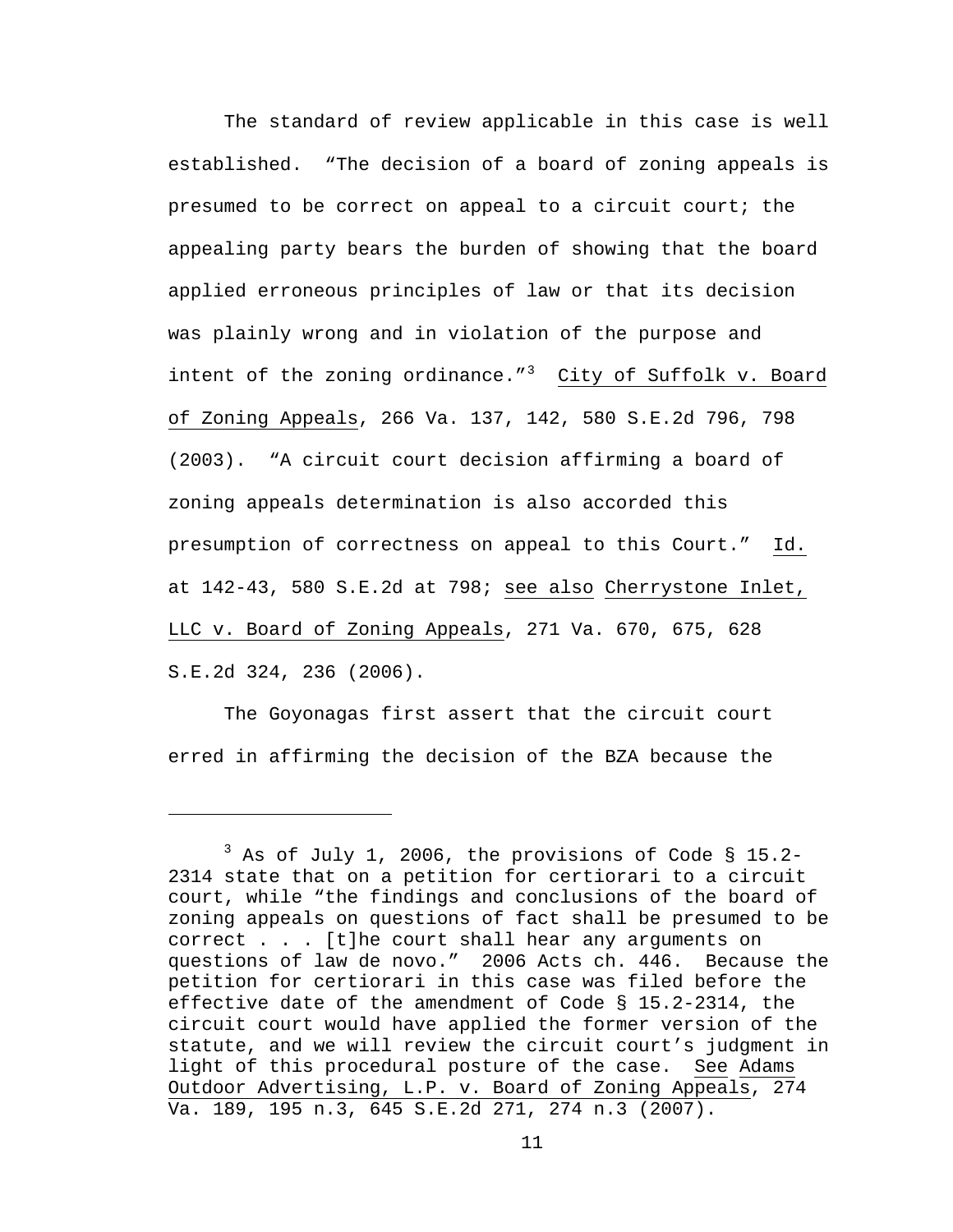October 21, 2004 variance "established new zoning regulations specific to this property" and, thus, it was thereafter to be treated as a conforming property subject to the limitations of the variance. $4\,$  $4\,$  We disagree.

The Goyonagas' assertion that the variance "establish[ed] new zoning regulations specific to this property" mischaracterizes the purpose and function of a variance. "[V]ariances exist to relieve property owners from unnecessary or unreasonable hardship resulting from strict application of zoning provisions. However, such relief is limited by Code §§ 15.2-2201 and -2309 to the

 $\overline{\phantom{0}}$ 

<span id="page-11-0"></span> $^4$  In briefing this appeal, the Goyonagas contend that "[t]he distinction between a nonconforming use and a [conforming] use permitted by a variance was recently codified . . . in Code Section 15.2-2309." Specifically, the Goyonagas note that the statute was amended to provide that "[n]otwithstanding any other provision of law, the property upon which a property owner has been granted a variance shall be treated as conforming for all purposes under state law and local ordinance; however, the use or the structure permitted by the variance may not be expanded." 2006 Acts ch. 264. This amendment to Code § 15.2-2309 became effective July 1, 2006 after the BZA's decision had been rendered and while the petition for certiorari was pending before the circuit court. Contrary to an assertion made by counsel for the Goyonagas during oral argument of this appeal, the courts do not apply amendments to the Code retroactively unless the authorizing legislation clearly indicates that it is the General Assembly's intent that we do so. Adams v. Alliant Techsystems, Inc., 261 Va. 594, 599, 544 S.E.2d 354, 356 (2001). Accordingly, the language of the 2006 amendment to Code § 15.2-2309 has no application in this case, and we will express no opinion as to its effect.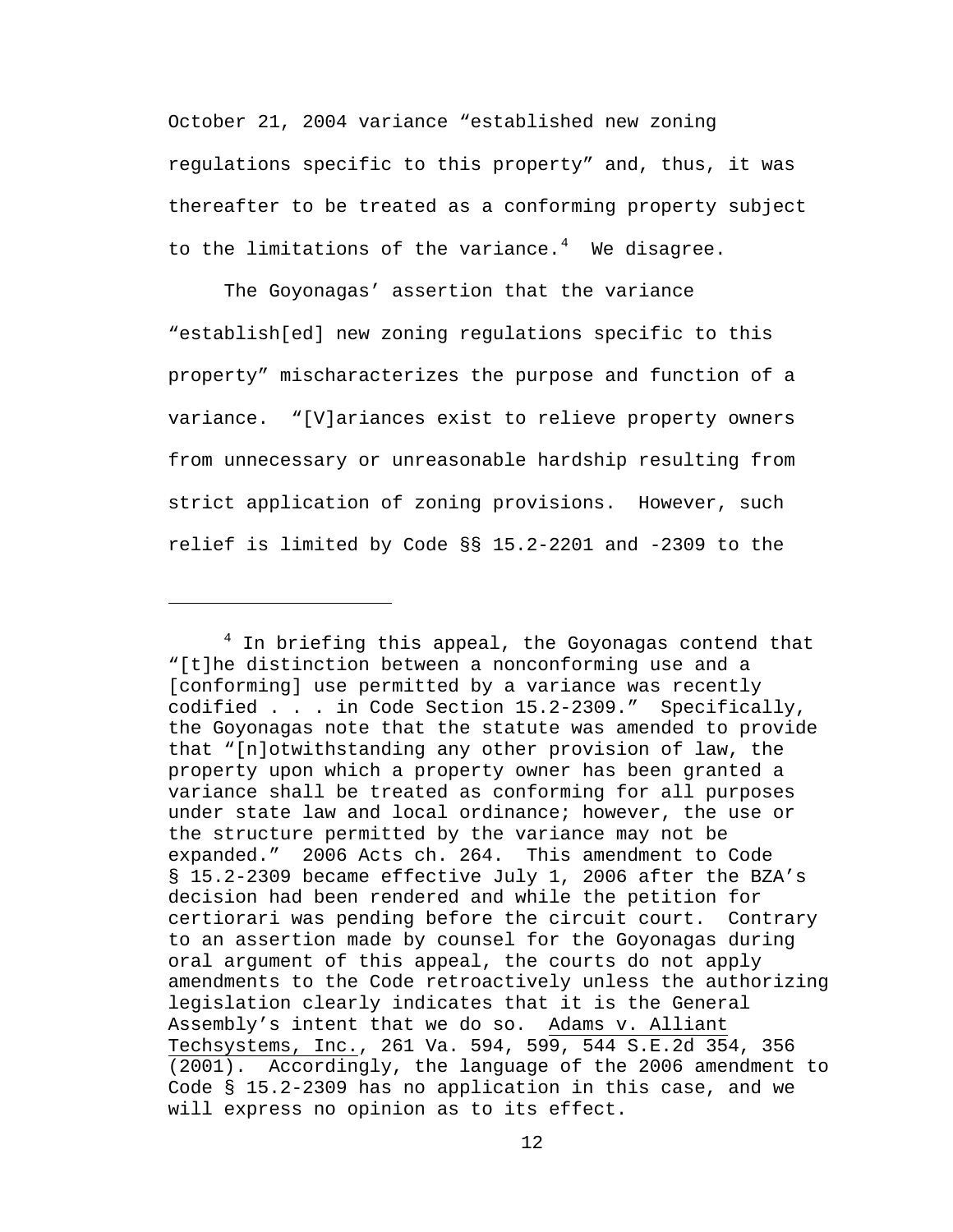granting of variances from 'those provisions regulating the size or area of a lot or parcel of land, or the size, area, bulk or location of a building or structure.' " Adams Outdoor Advertising, Inc. v. Board of Zoning Appeals, 261 Va. 407, 415, 544 S.E.2d 315, 319 (2001). The variance granted by the BZA to the Goyonagas on October 21, 2004 comports with this principle. That variance permitted the Goyonagas, despite the nonconforming use of their property under Falls Church City Code § 38-6(c)(3), to improve and extend their home within the existing, nonconforming side yard setbacks.

The variance did not relieve the Goyonagas from having to comply with other aspects of the zoning ordinance that were not directly addressed by the application for the variance as approved by the BZA. The variance did not permit an increase in the maximum lot coverage limitations for a structure in an R-1B zone. Indeed, the Goyonagas did not and could not challenge the requirement of the zoning administrator that they reduce the length of the addition to the home by 4 feet, even though the addition was within the setbacks allowed by the variance.

Similarly, nothing in the variance as granted by the BZA under Falls Church City Code § 38-6(c)(3) can be interpreted as relieving the property from the application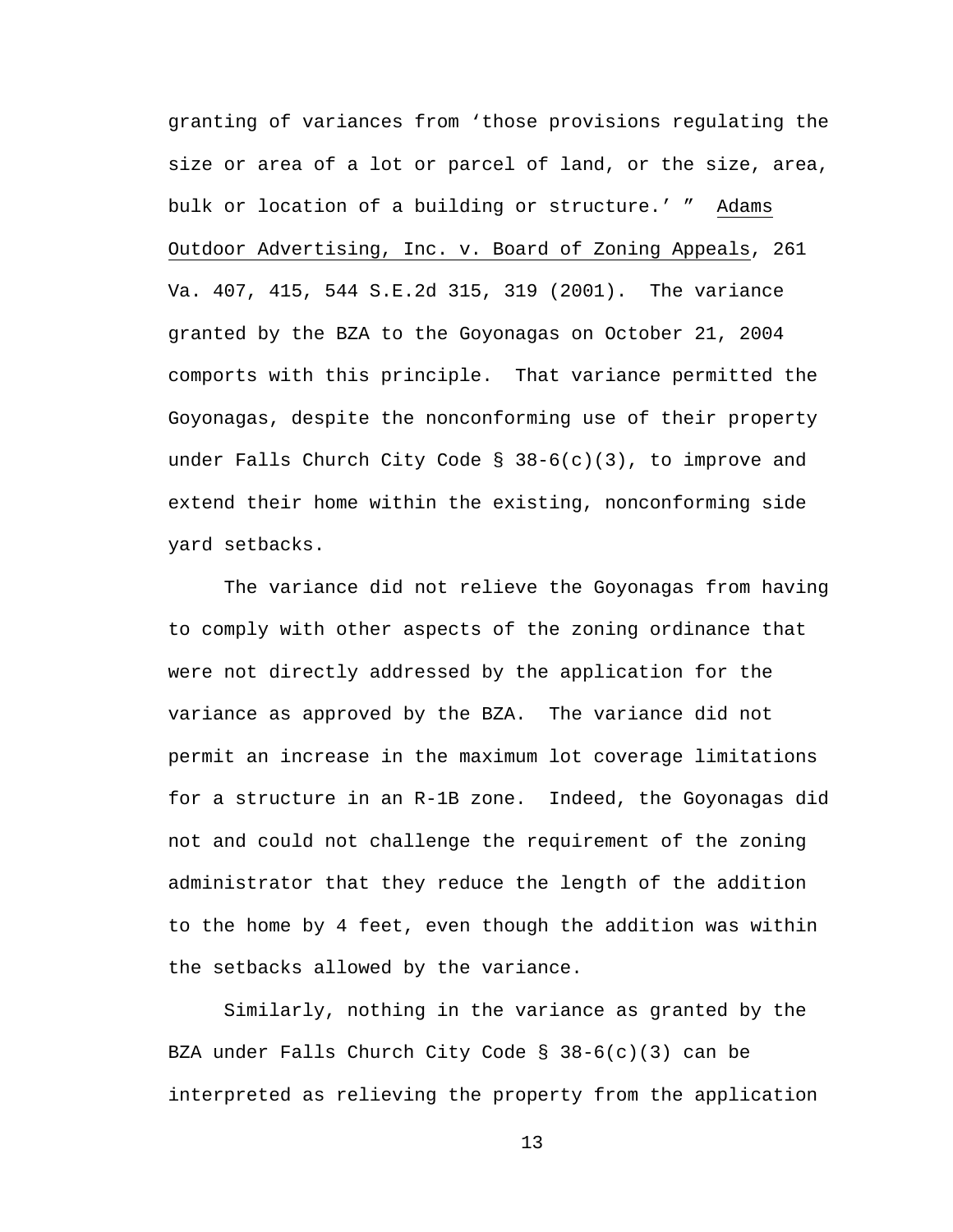of the requirement of Falls Church City Code  $\S$  38-6(c)(2) that a nonconforming structure cannot be "removed or demolished . . . or damaged by . . . any means whatever to an extent equal to seventy-five (75) percent of its assessed value for the year." Accordingly, we will affirm the judgment of the circuit court finding no error in the decision of the BZA with respect to the determination that the demolition of the Goyonagas' home, except for portions of the foundation, resulted in the loss of the right to continue the nonconforming use of the property.

The Goyonagas also contend that the circuit court erred in not granting them the requested declaratory relief and ruling that their reliance on the actions of the zoning administrator and building officials in approving the building plans submitted after the variance was granted afforded them a vested right to construct a home on the property in accord with those plans. They contend that this is so because the building plans submitted to the city zoning and building officials established that the exterior walls of the home would need to be reinforced in order to comply with current building code standards and the approval of the plans by the city officials constituted "significant affirmative governmental acts allowing development of a specific project." Code § 15.2-2307.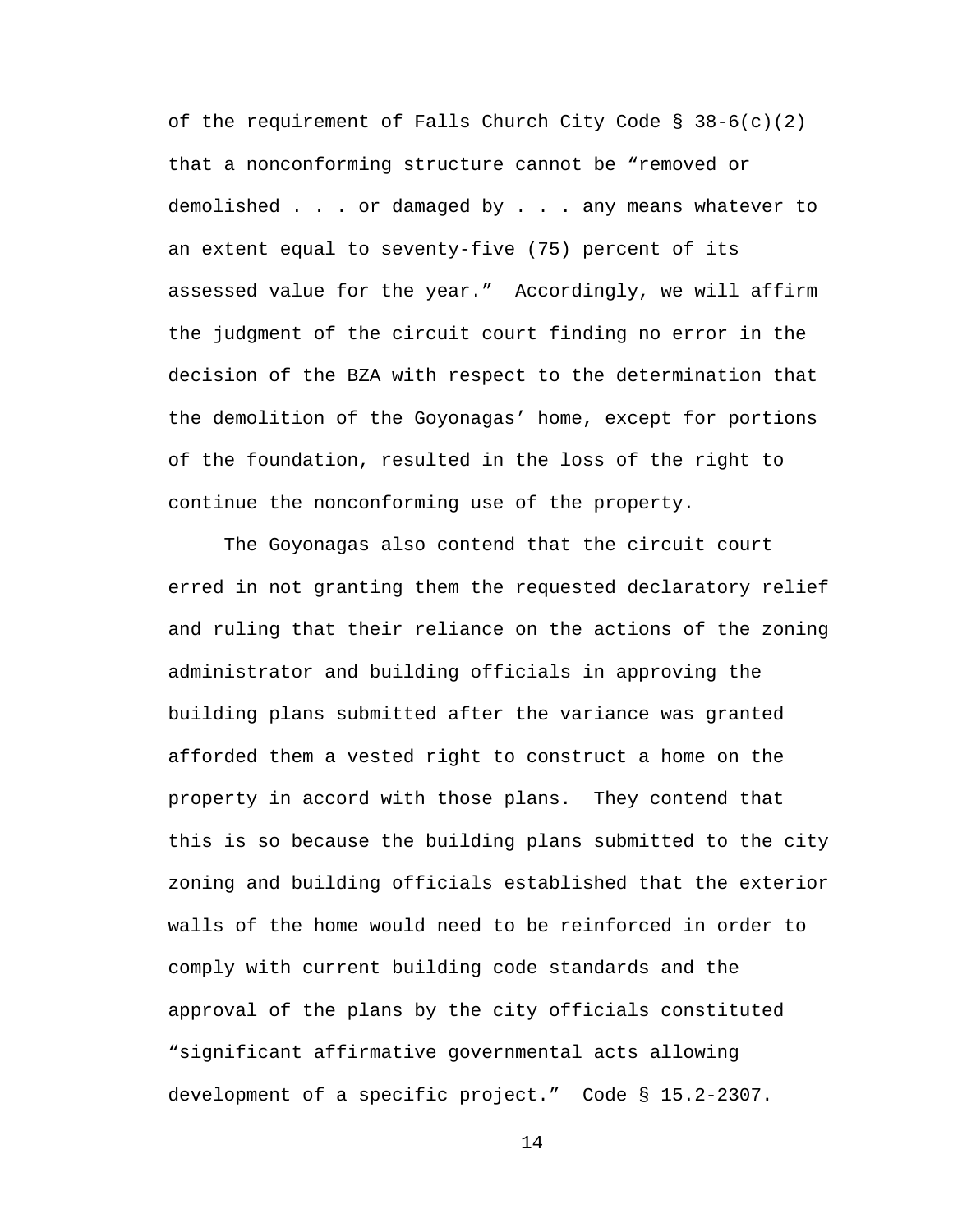Thus, by relying on the approval of the plans and the subsequent instruction of the building inspector to "reinforce" the walls by replacing them, the Goyonagas contend that the statute provided them with a "vested right" to develop the property in accord with those plans once they had expended significant resources on the construction of the home. Alternately, the Goyonagas contend that the zoning administrator's approval of the building plans ripened into a vested right 60 days after the approval was given because they "ha[d] materially changed [their] position in good faith reliance on the action of the zoning administrator." Code § 15.2-2311(C). We disagree with both of these contentions.

With respect to the application of Code § 15.2-2307, that statute provides that a property owner who "(i) obtains or is the beneficiary of a significant affirmative governmental act which remains in effect allowing development of a specific project, (ii) relies in good faith on the significant affirmative governmental act, and (iii) incurs extensive obligations or substantial expenses in diligent pursuit of the specific project in reliance on the significant affirmative governmental act" becomes vested with the right to develop the property in accord with that act regardless of "a subsequent amendment to a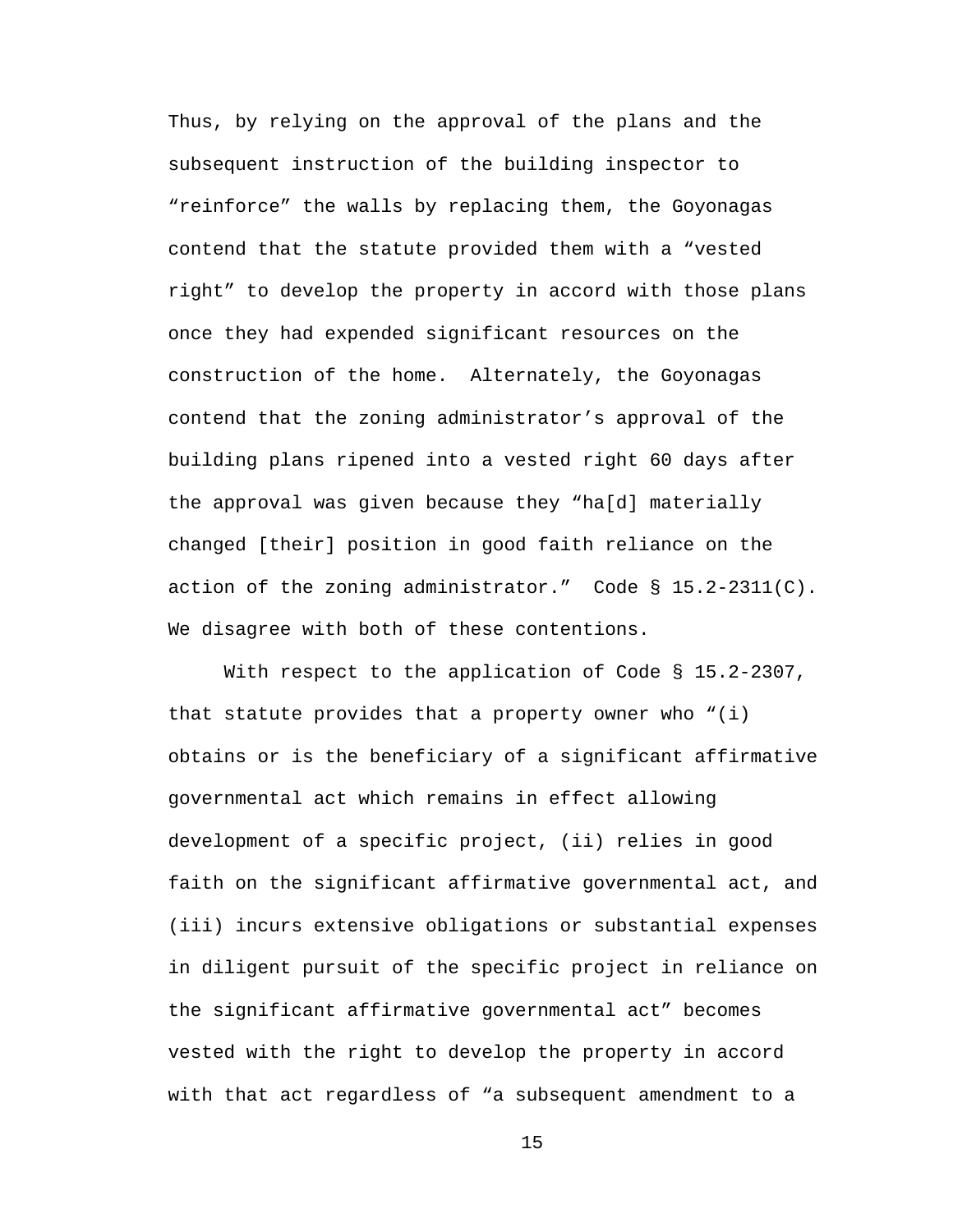zoning ordinance." Assuming, without deciding, that the approval of the building plans by the city officials constituted the "significant affirmative governmental act[] allowing development of a specific project" contemplated by the statute, it is plain that the zoning administrator's subsequent determination that demolition of the structure to its foundation violated Falls Church City Code § 38-  $6(c)(2)$  and resulted in the loss of the property's nonconforming status did not arise from "a subsequent amendment to [the] zoning ordinance."

The Goyonagas protest that it "makes no sense" that that Code § 15.2-2307 provides a vested right "only . . . if the City of Falls Church enacted a zoning ordinance change, but no vested right if the [z]oning [a]dministrator decides to change his position and apply the nonconforming use standard in [Falls Church] City Code § 38-6[(c)(2)] after he had approved the plans, building permits had been issued and construction had begun." This protest, however, reflects a fundamental misunderstanding of Code § 15.2- 2307.

The clear intent of the statute is to provide a property owner with protection from a subsequent amendment to a zoning ordinance when the owner has already received approval for and made substantial efforts to undertake a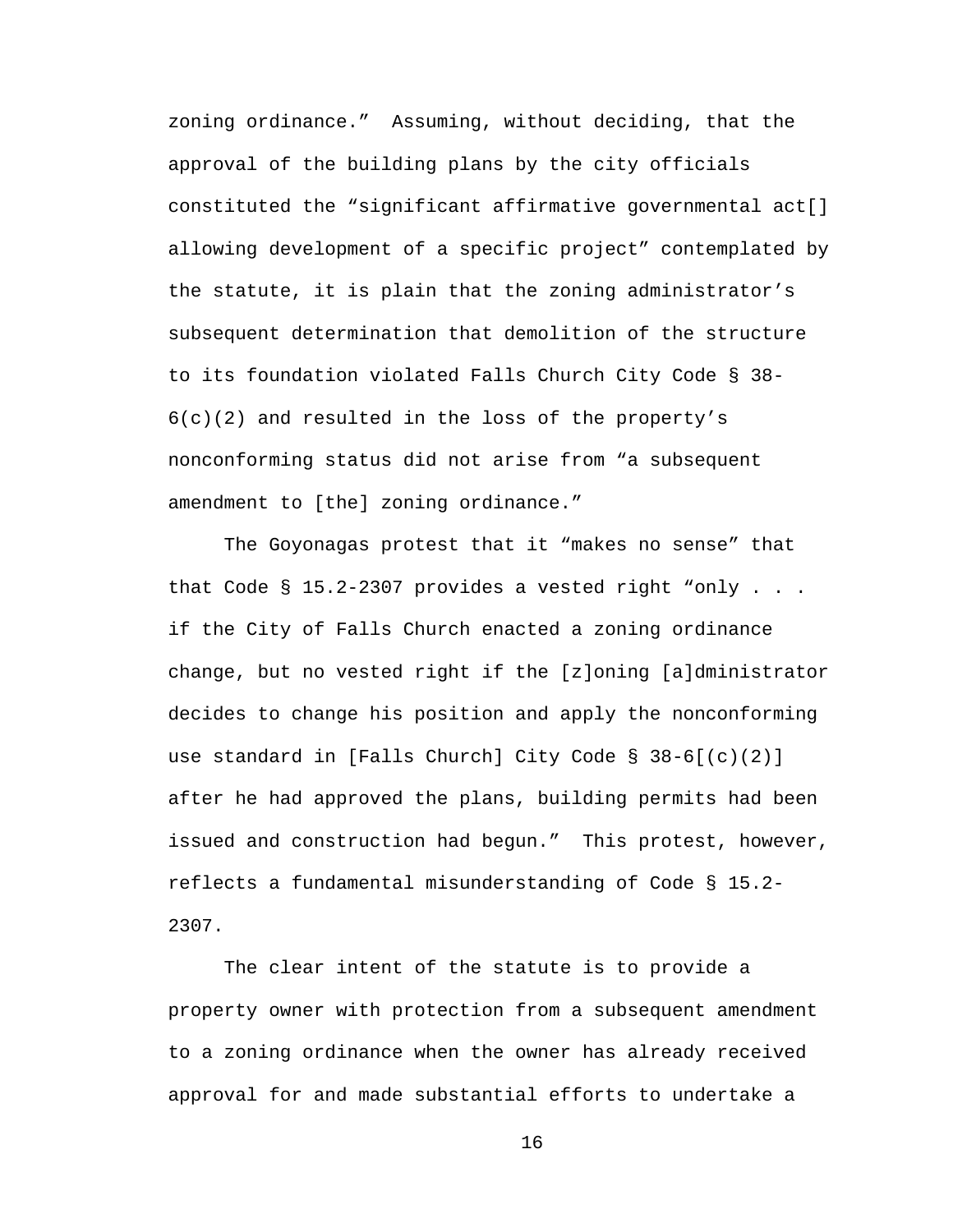use of the property permitted under the prior version of the ordinance. Here, even if it can be assumed that the zoning administrator was aware that complete demolition of the home was called for in the building plans, at least as a possible alternative to reinforcement of the existing walls, he did not have authority to permit the Goyonagas to violate Falls Church City Code § 38-6(c)(2) by completely demolishing a nonconforming structure and replacing it with new, nonconforming construction. See Segaloff v. City of Newport News, 209 Va. 259, 262, 163 S.E.2d 135, 137 (1968) (city official cannot authorize a violation of zoning ordinance); see also Foster v. Geller, 248 Va. 563, 568, 449 S.E.2d 802, 806 (1994) (requirement for special use permit "could not be circumvented simply by adhering to conditions prescribed" by city official). In short, Code § 15.2-2307 provides for the vesting of a right to a permissible use of property against any future attempt to make the use impermissible by amendment of the zoning ordinance; it is not intended to permit, nor does it provide for, the vesting of a right to an impermissible use under the existing ordinance.

Code  $\S$  15.2-2311(C), by way of contrast, does provide for the potential vesting of a right to use property in a manner that "otherwise would not have been allowed." Snow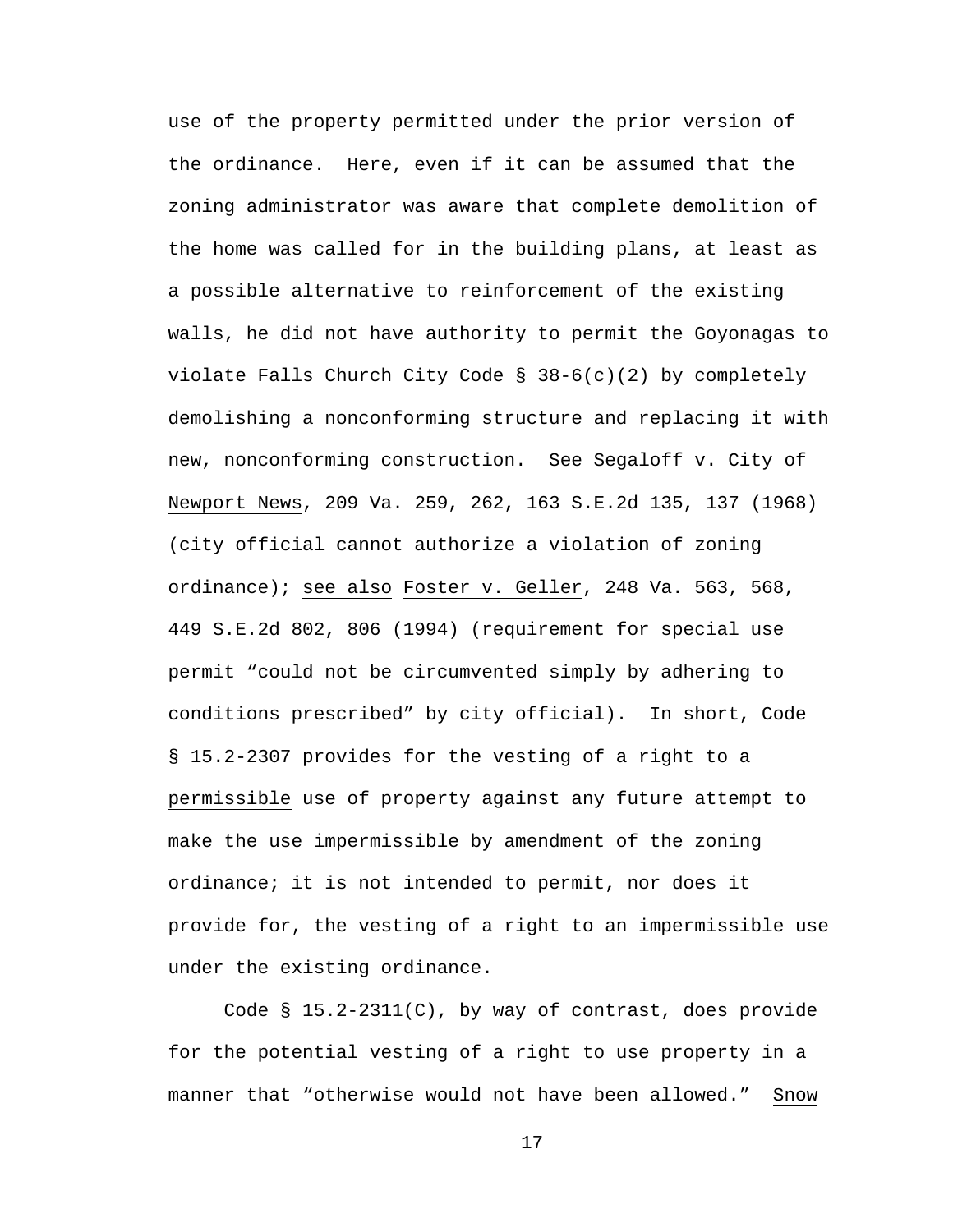v. Amherst County Bd. of Zoning Appeals, 248 Va. 404, 407, 448 S.E.2d 606, 608 (1994). We will assume, without deciding, that here the zoning administrator's approval of the building plans constituted under the statute "a written order, requirement, decision or determination" that would not "be subject to change, modification or reversal . . . after 60 days have elapsed from the date" of that action. Code § 15.2-2311(C). The issue then is whether the zoning administrator's approval of the building plans constituted a waiver, albeit an improper one, of the requirements of Falls Church City Code § 38-6(c)(2). We conclude that the circuit court correctly determined that the evidence did not establish that the zoning administrator's approval of the building plans included an authorization to effect the complete demolition of the existing structure.

The burden of establishing the vesting of a right to an otherwise impermissible use of property under Code 15.2- 2311(C) falls upon the property owner. Snow, 248 Va. at 407, 448 S.E.2d at 608. The Goyonagas, therefore, were required to show that the zoning administrator, in reviewing the building plans, would have understood that the home at least potentially was to have been completely demolished to its foundation and an entirely new structure was to have been erected in its place. The building plans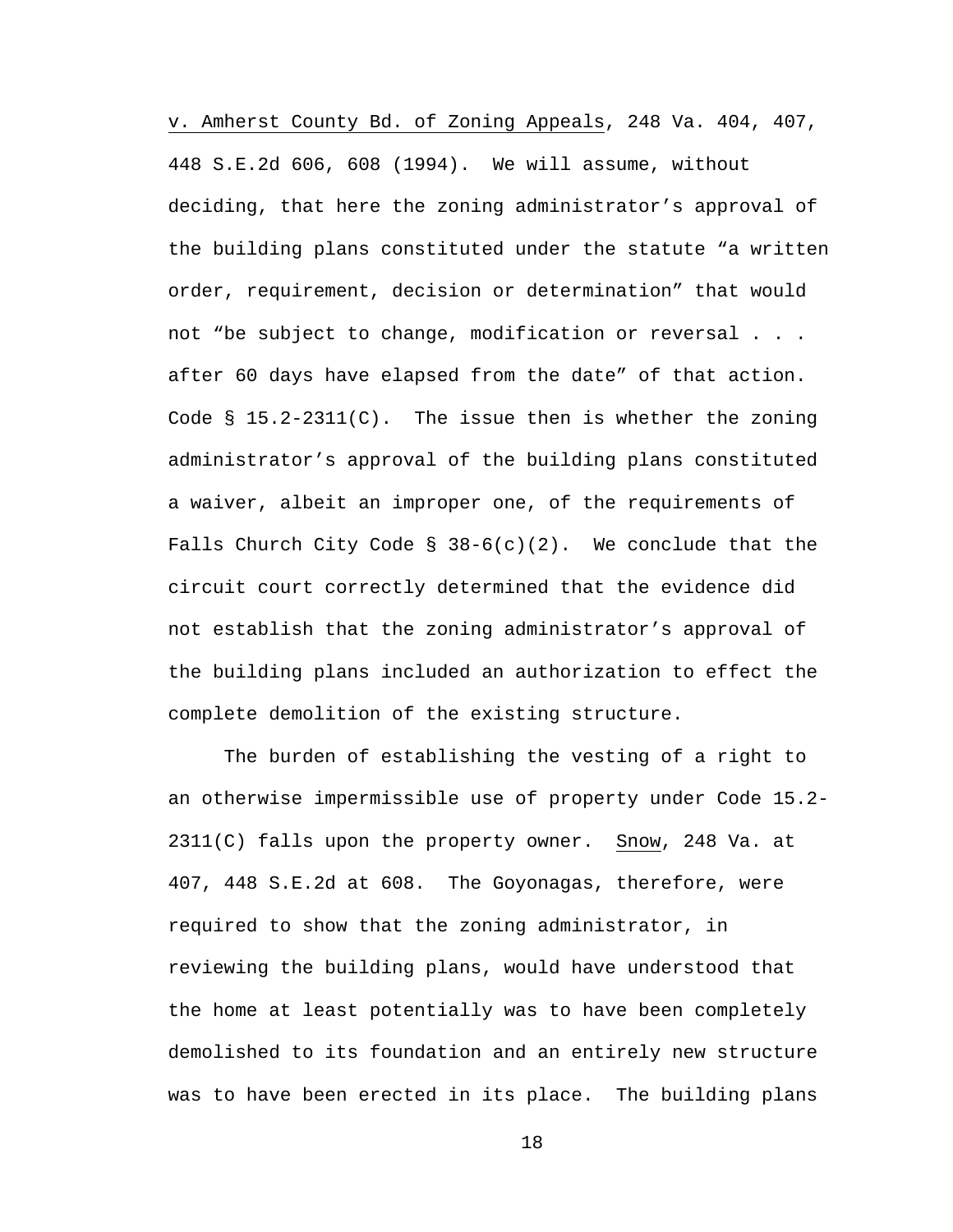do not reflect any such potentiality. To the contrary, even an exhausting examination of these plans as originally submitted necessarily would lead only to the single conclusion that the front and principal portions of both side walls of the existing structure were to be retained.<sup>[5](#page-18-0)</sup> We therefore hold that the Goyonagas did not meet their burden of proof to establish that they could have reasonably relied upon the zoning administrator's approval of the building plans as authorizing them to completely

i

<span id="page-18-0"></span><sup>&</sup>lt;sup>5</sup> In a further assignment of error, the Goyonagas contend that the circuit court erred in failing to admit into evidence an exhibit, a single line drawing from the building plans designated as "S101," that they contend established by a marginal note that the plans "permitted an alternative to retaining three existing exterior walls" of the property. The BZA notes that two other copies of the same page from the plans appear in the record without the marginal note upon which the Goyonagas rely. However, even assuming that the marginal note appeared on the copy of the plans reviewed by the zoning administrator, that single note would not alter our conclusion that the plans as a whole did not clearly establish that the home could be completely demolished to its foundation. Accordingly, any error in failing to admit this exhibit was harmless. For the same reason, we need not consider the Goyonagas final assignment of error addressing the circuit court finding that the building plans expressly "called for the preservation of 25% of the original house in accordance with [Falls Church City Code] Section 38-6[(c)(2)]." The burden was not on the BZA to show that plans comported with the requirements of the zoning ordinance; rather, as we have stated, the burden was on the Goyonagas to establish that the plans were plainly contrary to the requirements of the ordinance, but were nonetheless approved by the zoning administrator.